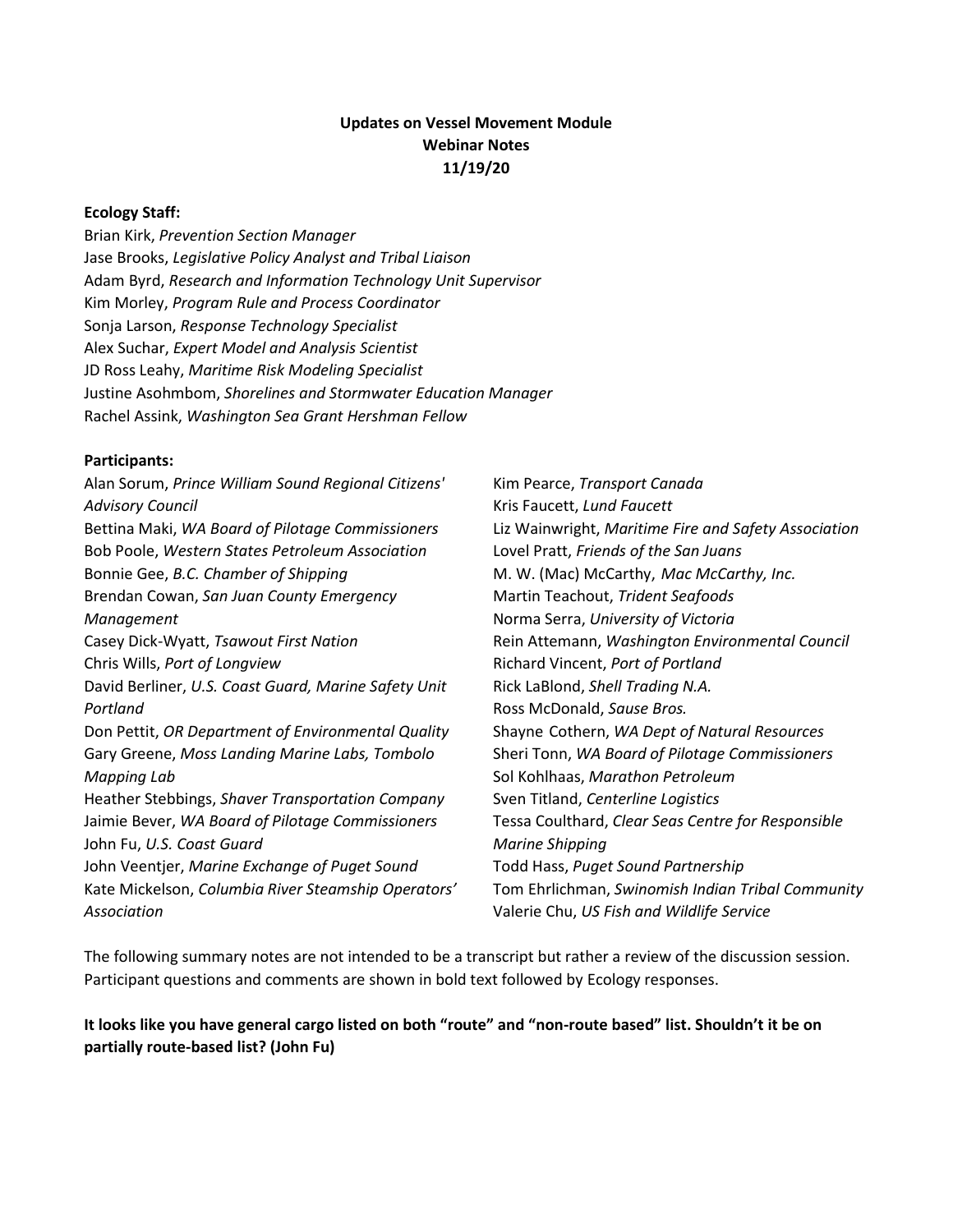JD Leahy: The text is missing a differentiation based on length. Cargo vessels over 40 meters are classified as route based vessels and cargo vessels under 40 meters like landing craft or other smaller vessels, would be nonroute based.

## **With respect to risk and consequence, will there be a taxonomy feature that differentiates laden from inballast tankers? Possibly through Vessel Type Codes or equivalent? (Mac McCarthy)**

JD Leahy: The vessel taxonomy we've been talking about is geared toward facilitating vessel movement. It's not necessarily the same set of categories that we'll use in later modules. As you point out, we are going to have to figure out a way to assign laden or in ballast status. That will be assigned at a later point in the simulation. Our general thought is that we will be creating a set of assumptions to make that assignment.

Alex Suchar: After we get the vessel movements figured out, we'll have to look at this issue. It will definitely be something we address, though not from a vessel taxonomy point of view.

## **What are the plans for the Columbia River system? If it will be included, what is the timeline? (Richard Vincent)**

JD Leahy: The mandate from the legislature is to build a model that addresses oil spill risk in all Washington waters. That said, the first two analyses we are assigned are focused on the Salish Sea. We are building a model that we think will be adaptable to all Washington waters, but right now, in terms of data and analysis, we are focused on upcoming analyses that are associated with the Salish Sea. We don't have any analyses assigned to us that are linked to the Columbia River currently.

## **The hydrology of the Columbia River is so much different than the Salish Sea and I am wondering how you'll address that. It's probably too soon for you to answer, but it is a very different system. (Richard Vincent)**

JD Leahy: There are a lot of differences in the type of vessels and hydrology as you mentioned. We think that our foundational model will be able to be used in any assigned investigation of the Columbia or the Snake River. Though the components that make up those modules will have to be different. We are hopeful we can use the same foundation, but there will be a lot of work to do to address differences that you allude to.

Brian Kirk: We do have some insight into watching an organization go through the process of modifying a risk model for the Columbia River, and we'll draw on that experience.

# **Would the question about differentiating laden vs. in ballast tankers apply to barges as well? I was curious if you figured out a way to identify if towing vessels are towing a barge or not. And if you will know what they are towing? (Lovel Pratt)**

JD Leahy: Yes, that will carry over to barges as well. We'll have to have a method for determining fuel amount on any vessel, so we'll be coming up with assumptions to assign various values for amount and type of oil on a vessel. Similarly, we'll have to come up with a set of rules or assumptions to figure out if a towing vessel is towing or not. We may find that based on the routes used, we may be able to assume if they are towing or not.